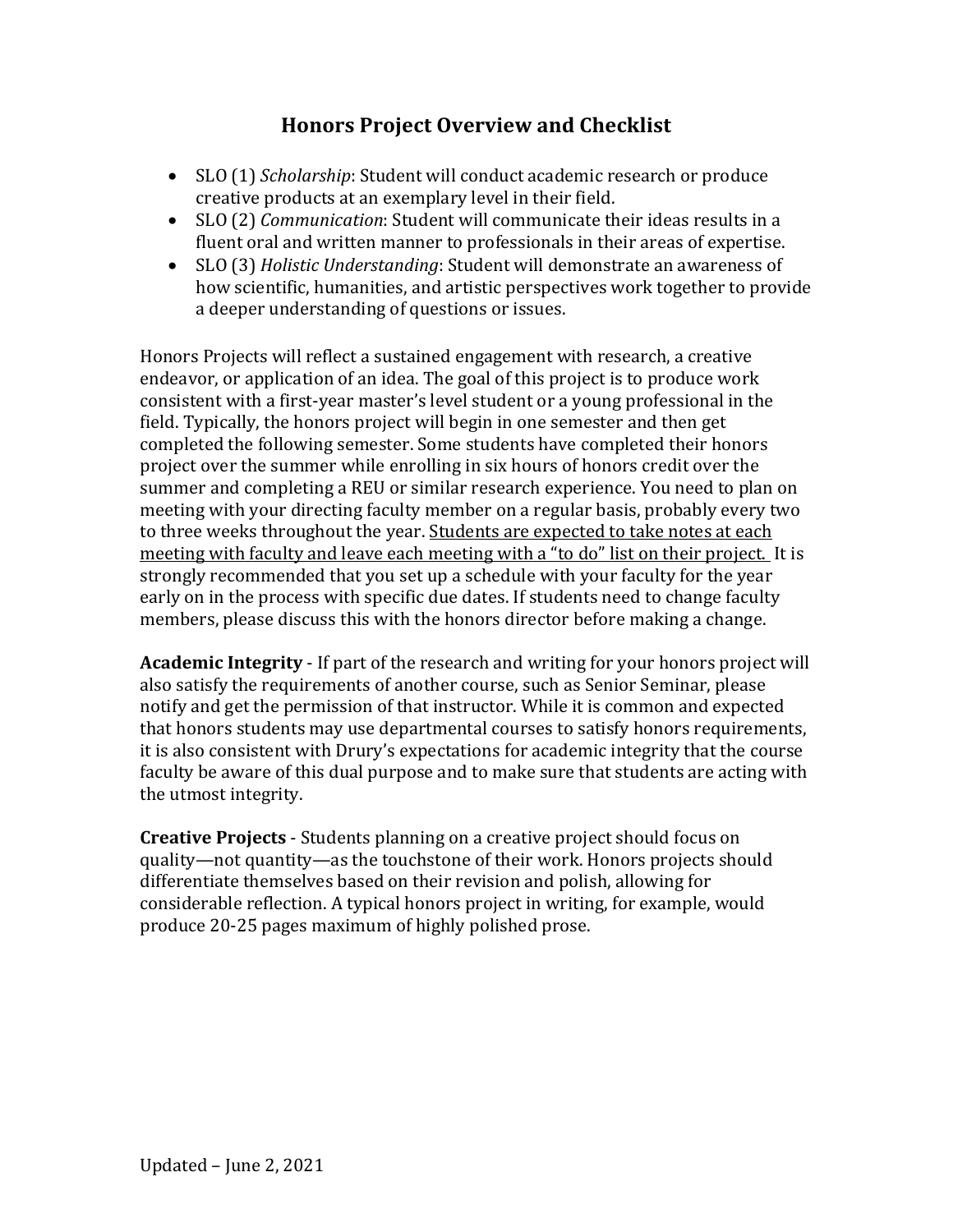#### **Before the Honors Project Officially Begins**

**Topic and Faculty Identification -** Honors students should meet with the Honors Director the semester before they expect to begin the honors project to discuss potential topic ideas, potential supervising faculty, and the courses or independent research classes in which they will be completing their honors project. All projects must have directing faculty member and a consulting member. The directing faculty member will be the primary faculty you will work with and will keep track of your progress for the Honors Program. The consulting member will offer feedback only on **the proposal, literature review, and rough draft.** The Honors Program has a policy that faculty can serve only on two honors projects a year, unless the faculty member gets approval from the Honors Director to serve on more than two.

#### **Semester One**

**Written Proposal** - The proposal (2-4 pages) will explain the question you seek to examine, your hypothesis, description the kind of sources you will be examining or the kinds of experiments you will be running, and the procedure or methodology you will use for your research. It can include a list of books or articles that you hope to examine over the course of your research. Remember that this is a plan and you should be offering a fairly compelling road map for your senior project journey. **Your proposal is due** in mid-September (fall semester) or Mid February (spring semester) during the first semester of your honors project.

**Proposal Discussion-** The proposal discussion is a short conversation about your honors proposal and project with three or more honors faculty. Typically, the conversation begins with the honors student offering a brief overview (5 minutes) of the topic and its significance and then the honors faculty will ask several questions (10 minutes), exploring ways that the student can think about, expand, or elaborate on their project. Contact the Honors Director to schedule your proposal defense.

**Literature Review or Annotated Bibliography - In consultation with their** supervising faculty, honors students will decide to complete either a literature review or an annotated bibliography for their project. Students will select the option that best fits with the disciplinary methods of their field and best prepares them for the final written paper. No matter which option a student chooses, this paper will reflect a semester's worth of reading and analysis (typically a student should have at least 30 articles or their equivalents by the end of the first semester, and another 50% more sources by the final version) and needs to be submitted a few weeks before the end of the first semester to both faculty.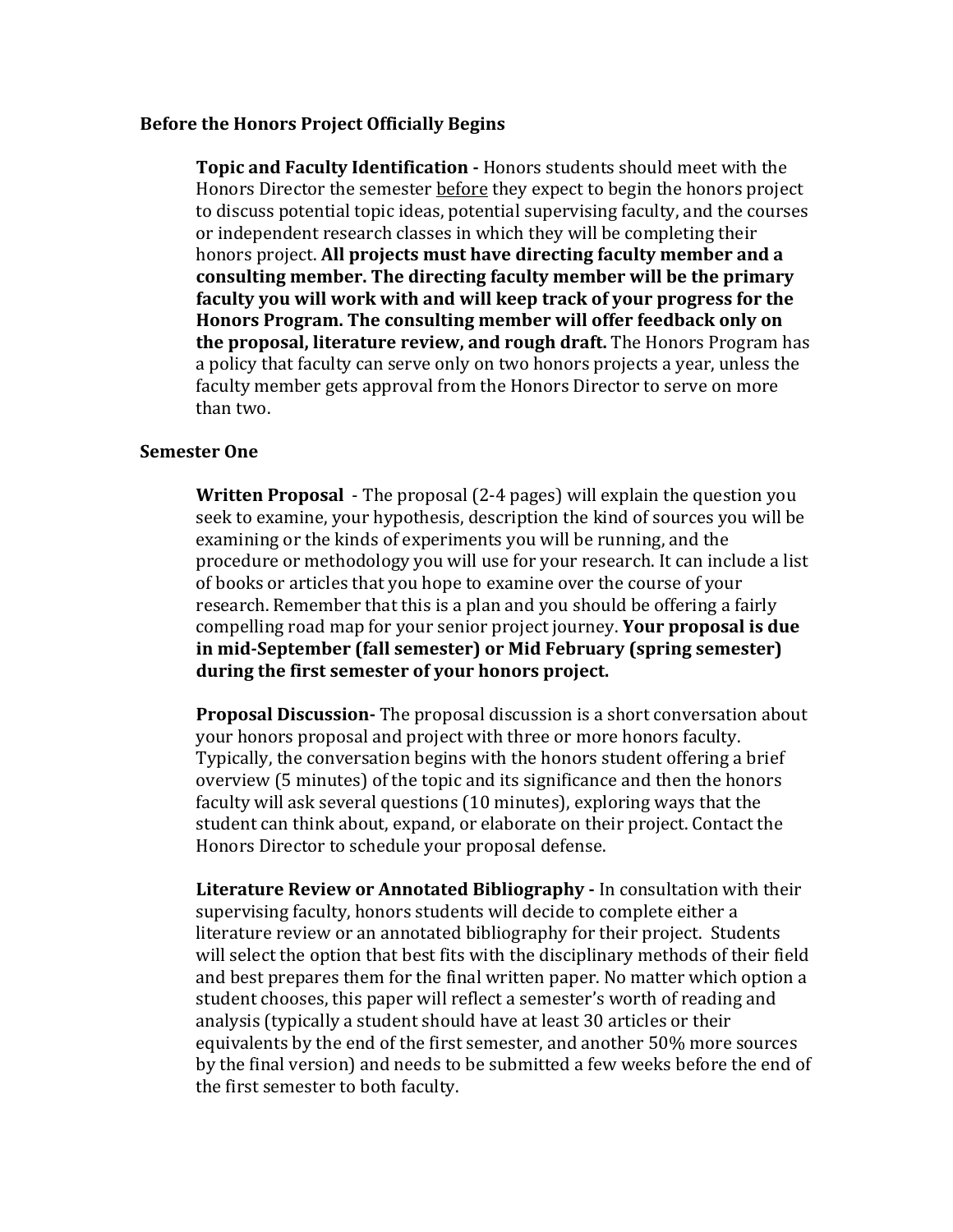**IRB Approval (if necessary) -** If your project involves doing research on human subjects, then its research methods must be approved by the IRB. Students need to plan on getting approval by the end of the first semester of their project. This will allow students to begin collecting data as soon as the second semester starts.

**Find a Conference**– Work with your faculty or the Honors Director to find a conference where you can present your work. Some conferences will have early dates for submitting an abstract or paper. Be sure to schedule the timeline of your project so that you can present before the end of the school year.

#### **Second Semester**

**Data Collection (if necessary)** - Start collecting your data once you have received IRB approval.

**Outline -** With the first few weeks of the semester, submit a detailed written outline (3-5 pages) that provides an overview of the major sections and subsections of your paper. Share this outline with your directing faculty.

**Rough Draft** – Submit a rough draft to your directing and supervising faculty seven weeks before the end of the semester.

**Final Draft and Signed Copy** – Submit your final draft (15-20 pages for science projects, 20-25 for humanities projects, and 25-30+ for social science projects) to your directing faculty three weeks before the end of the semester. Get their approval before printing out the official version with the proper honors formatting and which will be stored in Drury's Archive.

**Spring Honors Banquet Poster Presentation** – The Spring Honors Banquet is typically sometime in the last three weeks of the semester. Students will do a poster presentation of their research. All posters must be professionally printed. The Honors Director has samples.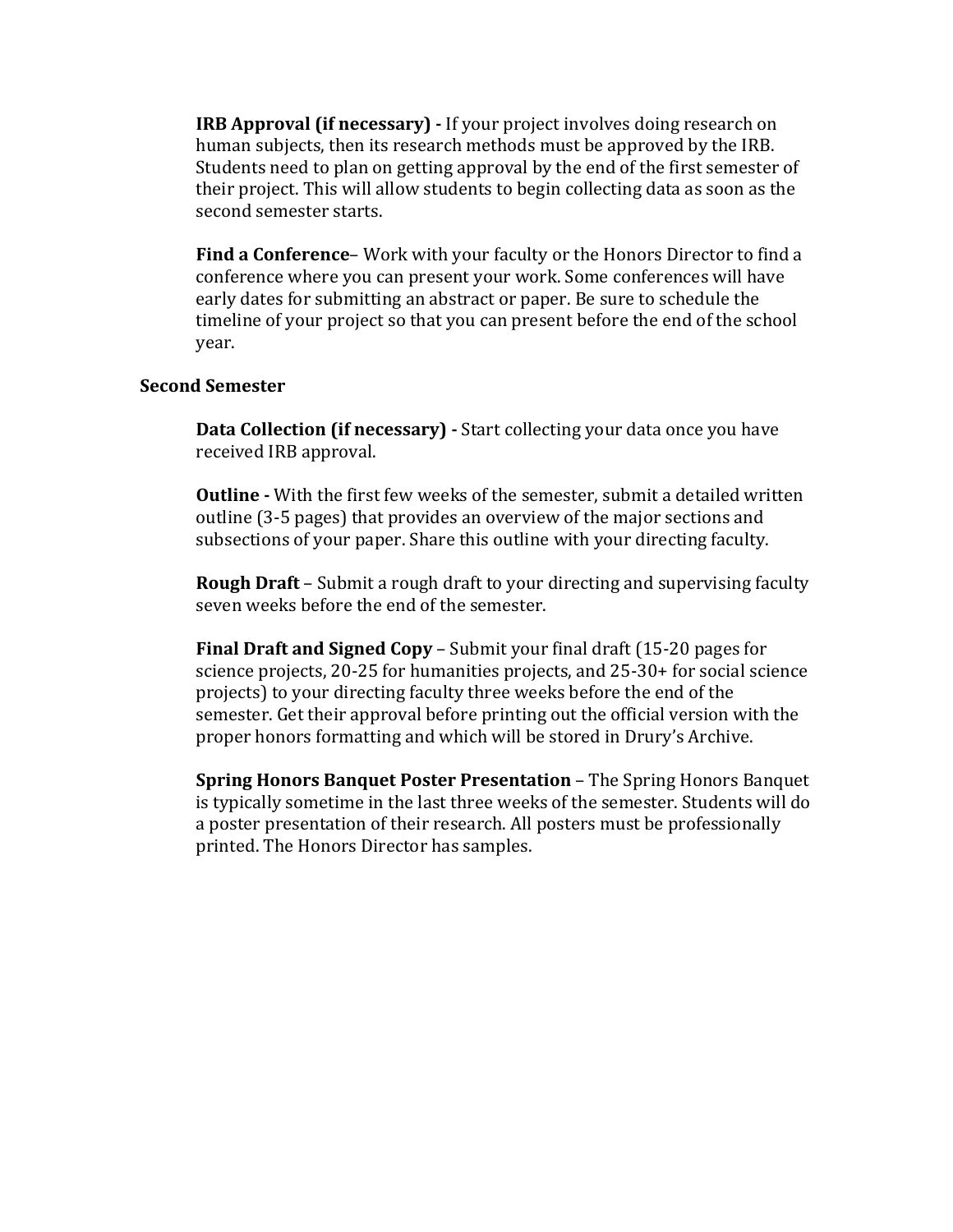# **Student and Supervising Faculty Checklist**

## **Summer/Semester Before the Project starts**

- $\checkmark$  Identify broad topic
- $\checkmark$  Select two faculty members to supervise

## **Semester One**

- $\checkmark$  Proposal (2-4 pages)
- $\checkmark$  Proposal Defense
- $\checkmark$  Literature Review (8-15 pages + 30 article-length sources)
- $\checkmark$  IRB (if necessary)
- $\checkmark$  Conference Planning

### **Semester Two**

- $\checkmark$  Data Gathering (if necessary)
- $\checkmark$  Outline (3-5 pages)
- $\checkmark$  Rough Draft (a minimum of 80% of the total length for the final project)
- $\checkmark$  Final Draft (15-20 pages for science project, 20-25 for humanities project,  $25-30+$  for social science project)
- $\checkmark$  Conference Presentation
- $\checkmark$  Spring Honors Banquet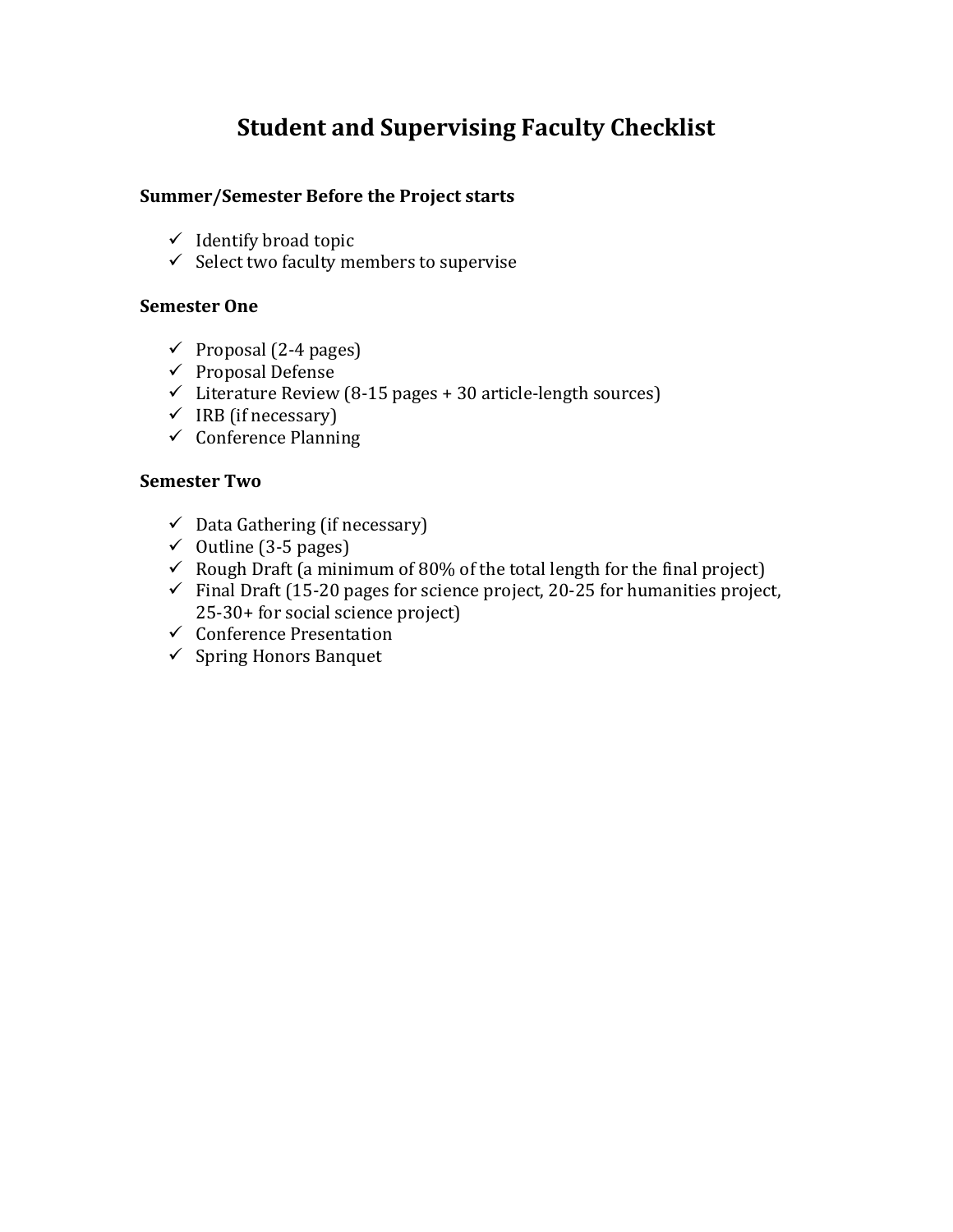### **TYPER YOUR TITLE HERE IN UPPERCASE**

An Honors Thesis

Presented by

**your legal name – following university records**

Completion Date: **Month Year**

Approved By:

\_\_\_\_\_\_\_\_\_\_\_\_\_\_\_\_\_\_\_\_\_\_\_\_\_\_\_\_\_\_\_\_\_\_\_\_\_\_\_\_\_\_\_\_\_ Richard Schur, Honors Director

\_\_\_\_\_\_\_\_\_\_\_\_\_\_\_\_\_\_\_\_\_\_\_\_\_\_\_\_\_\_\_\_\_\_\_\_\_\_\_\_\_\_\_\_\_ Name of Directing Faculty, Department

\_\_\_\_\_\_\_\_\_\_\_\_\_\_\_\_\_\_\_\_\_\_\_\_\_\_\_\_\_\_\_\_\_\_\_\_\_\_\_\_\_\_\_\_\_ Name of Consulting Faculty, Department

> Drury University, 2019 © 2019, Author's Full Name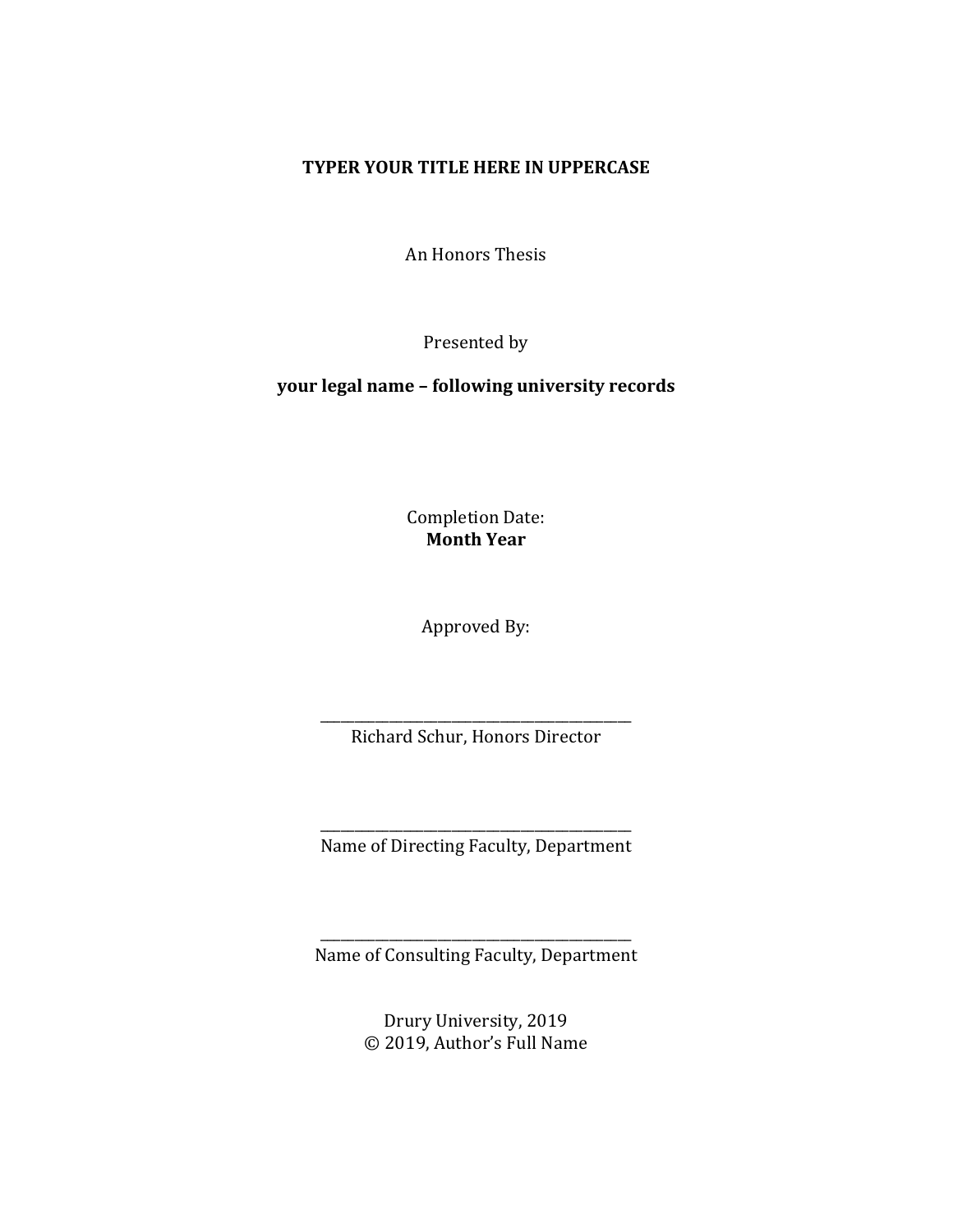# ABSTRACT

Title: Type Your Title Here Author: Your Name Thesis/Project Type: (**Choose either Thesis or Project)**

Provide a brief description and summary of your research here; 250 words or less, single spaced